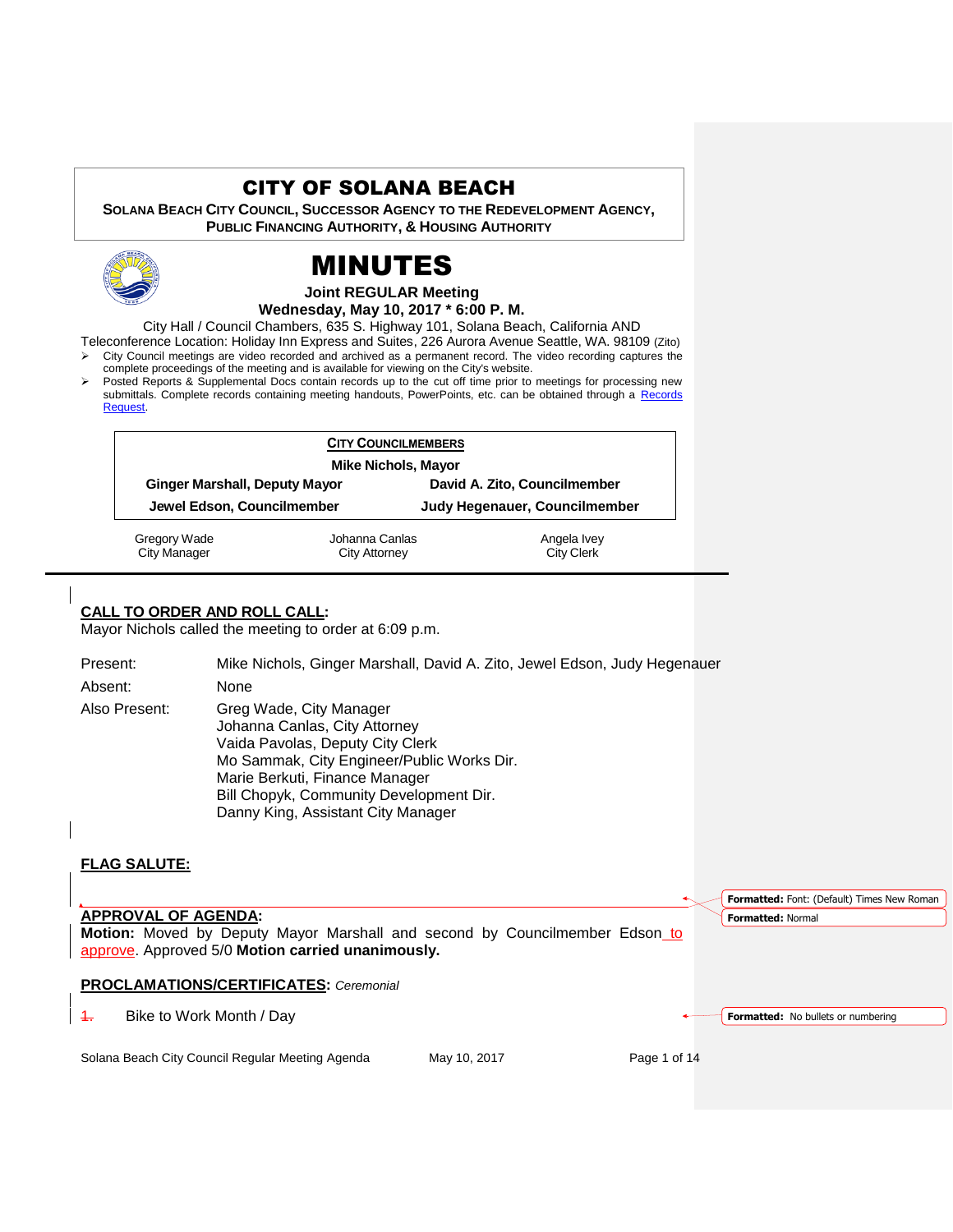**PRESENTATIONS:** Ceremonial items that do not contain in-depth discussion and no action/direction *None at the posting of this agenda*

## **ORAL COMMUNICATIONS:**

This portion of the agenda provides an opportunity for members of the public to address the City Council on items relating to City business and not appearing on today's agenda by submitting a speaker slip (located on the back table) to the City Clerk. Comments relating to items on this evening's agenda are taken at the time the items are heard. Pursuant to the Brown Act, no action shall be taken by the City Council on public comment items. Council may refer items to the City Manager for placement on a future agenda. The maximum time allotted for each presentation is THREE MINUTES (SBMC 2.04.190). Please be aware of the timer light on the Council Dais.

Judi Strang, from San Diego Alliance for Drug Free Youth, stated that they were concerned about the Cannabis Festival at the Del Mar Fairgrounds, that the Proposition 64 did not allow marijuana smoking in public places and that Del Mar Fairgrounds was a public place, and submitted a draft regulations for cannabis manufacturing handout (on file). She further stated that the Fairgrounds should wait until these cannabis regulations were in place before having this Festival.

## **COUNCIL COMMUNITY ANNOUNCEMENTS / COMMENTARY:**

*An opportunity for City Council to make brief announcements or report on their activities. These items are not agendized for official City business with no action or substantive discussion.* 

Council reported community announcements and events.

#### **A. CONSENT CALENDAR:** (Action Items) (A.1. - A.6.)

Items listed on the Consent Calendar are to be acted in a single action of the City Council unless pulled for discussion. Any member of the public may address the City Council on an item of concern by submitting to the City Clerk a speaker slip (located on the back table) before the Consent Calendar is addressed. Those items removed from the Consent Calendar by a member of the Council will be trailed to the end of the agenda, while Consent Calendar items removed by the public will be discussed immediately after approval of the Consent Calendar.

#### **A.1. Minutes of the City Council.**

Recommendation: That the City Council

#### 1. Approve the Minutes of the City Council Meetings held April 12, 2017.

#### [Item A.1. Report \(click here\)](https://solanabeach.govoffice3.com/vertical/Sites/%7B840804C2-F869-4904-9AE3-720581350CE7%7D/uploads/Item_A.1._Report_(click_here)_5-10-17.pdf)

*Posted Reports & Supplemental Docs contain records up to the cut off time, prior to the start of the meeting, for processing new submittals. The final official record containing handouts, PowerPoints, etc. can be obtained through a Records Request to the City Clerk' s Office.* **Motion:** Moved by Councilmember Edson and second by Deputy Mayor Marshall to approve. Approved 5/0 **Motion carried unanimously.**

#### **A.2. Register Of Demands.** (File 0300-30)

Recommendation: That the City Council

1. Ratify the list of demands for April 8, 2017 through April 21, 2017.

Solana Beach City Council Regular Meeting Agenda May 10, 2017 Page 2 of 14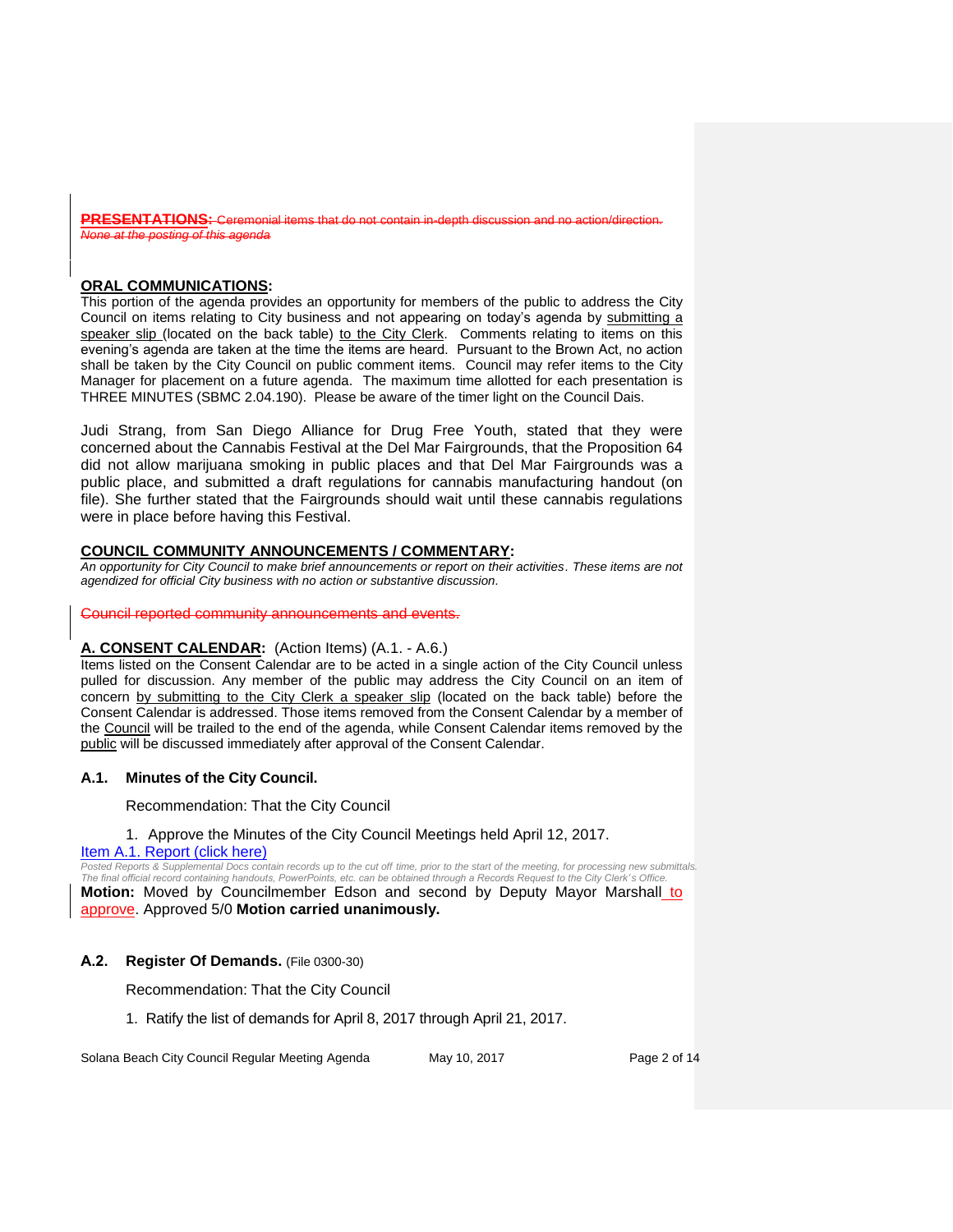#### [Item A.2. Report \(click here\)](https://solanabeach.govoffice3.com/vertical/Sites/%7B840804C2-F869-4904-9AE3-720581350CE7%7D/uploads/Item_A.2._Report_(click_here)_5-10-17.pdf)

Posted Reports & Supplemental Docs contain records up to the cut off time, prior to the start of the meeting, for processing new submittals. *The final official record containing handouts, PowerPoints, etc. can be obtained through a Records Request to the City Clerk' s Office.* **Motion:** Moved by Councilmember Edson and second by Deputy Mayor Marshall to approve. Approved 5/0 **Motion carried unanimously.**

#### **A.3. General Fund Adopted Budget for Fiscal Year 2016-2017 Changes.** (File 0330-30)

Recommendation: That the City Council

1. Receive the report listing changes made to the Fiscal Year 2016-2017 General Fund Adopted Budget.

#### [Item A.3. Report \(click here\)](https://solanabeach.govoffice3.com/vertical/Sites/%7B840804C2-F869-4904-9AE3-720581350CE7%7D/uploads/Item_A.3._Report_(click_here)_5-10-17.pdf)

*Posted Reports & Supplemental Docs contain records up to the cut off time, prior to the start of the meeting, for processing new submittals. The final official record containing handouts, PowerPoints, etc. can be obtained through a Records Request to the City Clerk' s Office.* **Motion:** Moved by Councilmember Edson and second by Deputy Mayor Marshall to

approve. Approved 5/0 **Motion carried unanimously.**

**A.4. Commercial Solid Waste Rate Review – Proposition 218 Public Noticing and Majority Protest Voting Procedures.** (File 1030-15)

Recommendation: That the City Council

1. Approve **Resolution 2017-070** authorizing the City to proceed with the proper Proposition 218 noticing and majority protest voting procedures and setting the commercial Solid Waste Rate Review Public Hearing protest vote for June 28, 2017.

#### [Item A.4. Report \(click here\)](https://solanabeach.govoffice3.com/vertical/Sites/%7B840804C2-F869-4904-9AE3-720581350CE7%7D/uploads/Item_A.4._Report_(click_here)_5-10-17.pdf)

*Posted Reports & Supplemental Docs contain records up to the cut off time, prior to the start of the meeting, for processing new submittals. The final official record containing handouts, PowerPoints, etc. can be obtained through a Records Request to the City Clerk' s Office.* **Motion:** Moved by Councilmember Edson and second by Deputy Mayor Marshall to approve. Approved 5/0 **Motion carried unanimously.**

#### **A.5. Building Department Services with EsGil/SAFEbuilt Corporation.** (File 0800-20)

Recommendation: That the City Council

1. Adopt **Resolution 2017-066** authorizing the City Manager to execute a professional services agreement with EsGil/SAFEbuilt Corporation for City Building Services for the period July 1, 2017 to June 30, 2019, and authorize the City Manager to extend the agreement annually up to two years, based on previous performance.

[Item A.5. Report \(click here\)](https://solanabeach.govoffice3.com/vertical/Sites/%7B840804C2-F869-4904-9AE3-720581350CE7%7D/uploads/Item_A.5._Report_(click_here)_5-10-17.PDF)

*Posted Reports & Supplemental Docs contain records up to the cut off time, prior to the start of the meeting, for processing new submittals. The final official record containing handouts, PowerPoints, etc. can be obtained through a Records Request to the City Clerk' s Office.* **Motion:** Moved by Councilmember Edson and second by Deputy Mayor Marshall to approve. Approved 5/0 **Motion carried unanimously.**

#### **A.6. National Urban Search & Rescue MOA.** (File 0260-30)

Solana Beach City Council Regular Meeting Agenda May 10, 2017 May 10, 2017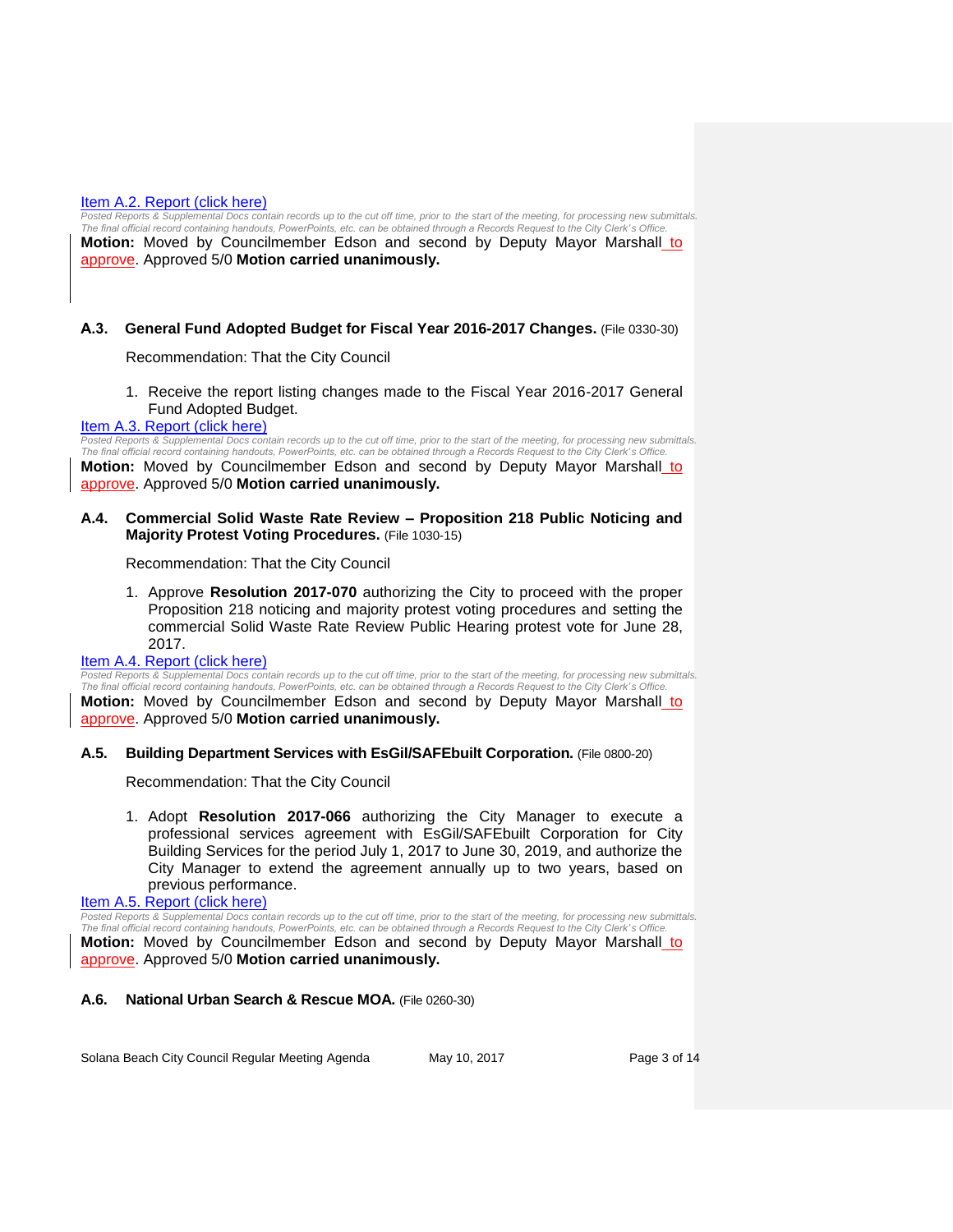#### Recommendation: That the City Council

1. Adopt **Resolution 2017-068** authorizing the City Manager to execute a Memorandum of Agreement and any amendments with the City of San Diego, as the sponsoring agency, regarding participation in the National Urban Search and Rescue Response System with the U.S. Department of Homeland Security acting through the Federal Emergency Management Agency and the State of California.

[Item A.6. Report \(click here\)](https://solanabeach.govoffice3.com/vertical/Sites/%7B840804C2-F869-4904-9AE3-720581350CE7%7D/uploads/Item_A.6._Report_(click_here)_5-10-17.PDF)

*Posted Reports & Supplemental Docs contain records up to the cut off time, prior to the start of the meeting, for processing new submittals. The final official record containing handouts, PowerPoints, etc. can be obtained through a Records Request to the City Clerk's Office.*

**Motion:** Moved by Councilmember Edson and second by Deputy Mayor Marshall to approve. Approved 5/0 **Motion carried unanimously.**

#### **The City Council shall not begin a new agenda item after 10:30 p.m. unless a unanimous vote of all members present. (SBMC 2.04.070)**

## **B. PUBLIC HEARINGS:** (B.1. – B.3.)

This portion of the agenda provides citizens an opportunity to express their views on a specific issue as required by law after proper noticing by submitting a speaker slip (located on the back table) to the City Clerk. After considering all of the evidence, including written materials and oral testimony, the City Council must make a decision supported by findings and the findings must be supported by substantial evidence in the record. An applicant or designees for a private development/business project, for which the public hearing is being held, is allotted a total of fifteen minutes to speak, as per SBMC 2.04.210. A portion of the fifteen minutes may be saved to respond to those who speak in opposition. All other speakers have three minutes each. Please be aware of the timer light on the Council Dais.

**B.1. Public Hearing: 216 Ocean St., Applicants: Jackel, Case: 17-16-10.** (File 0600-40) *posted 4-20-17*

Recommendation: The proposed project meets the minimum zoning requirements under the SBMC, may be found to be consistent with the General Plan and may be found, as conditioned, to meet the discretionary findings required as discussed in this report to approve a SDP (Structure Development Permit) and a DRP (Development Review Permit).

- 1. Conduct the Public Hearing: Open the Public Hearing, Report Council Disclosures, Receive Public Testimony, and Close the Public Hearing.
- 2. Find the project exempt from the California Environmental Quality Act pursuant to Section 15303 of the State CEQA Guidelines; and
- 3. If the City Council makes the requisite findings and approves the project, adopt **Resolution 2017-062** conditionally approving a SDP and a DRP to demolish an existing single family residence, construct a new two-story, single-family residence with a subterranean basement and an attached two-car garage, and perform associated site improvements at 216 Ocean Street, Solana Beach.

[Item B.1. Report \(click here\)](https://solanabeach.govoffice3.com/vertical/Sites/%7B840804C2-F869-4904-9AE3-720581350CE7%7D/uploads/Item_B.1._Report_(click_here)_5-10-2017_-_R.pdf)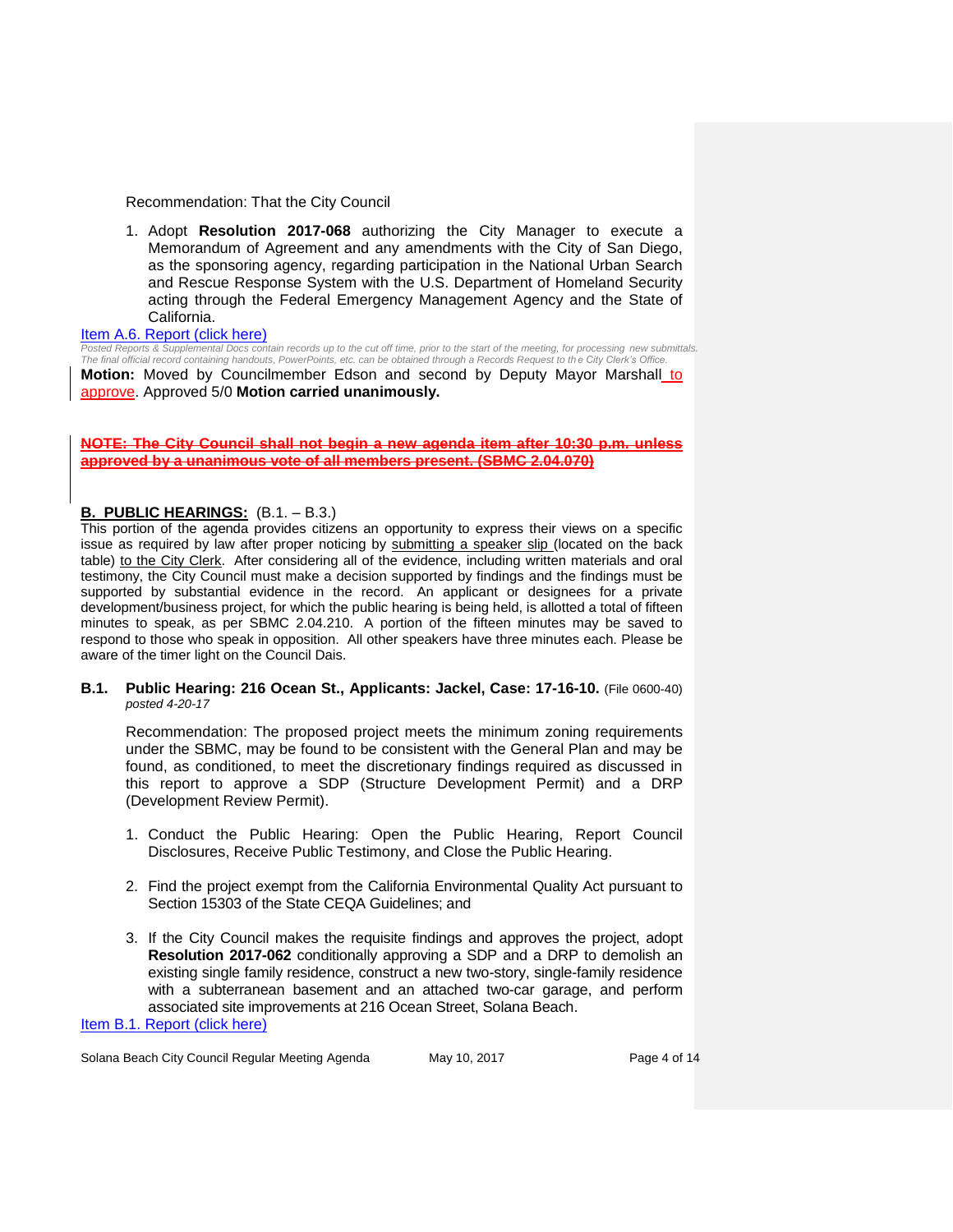[B.1. Updated Report #1](https://solanabeach.govoffice3.com/vertical/Sites/%7B840804C2-F869-4904-9AE3-720581350CE7%7D/uploads/B.1._Updated_Report__1_-_5-10-17.pdf)

[B.1. Updated Report #2](https://solanabeach.govoffice3.com/vertical/Sites/%7B840804C2-F869-4904-9AE3-720581350CE7%7D/uploads/B.1._Updated_Report__2_-_5-10-17.pdf)

[B.1. Supplemental Documents](https://solanabeach.govoffice3.com/vertical/Sites/%7B840804C2-F869-4904-9AE3-720581350CE7%7D/uploads/B.1._Supplemental_Documents_-_5-2-17_.pdf)

[B.1. Supplemental Documents updated 5-8-17 -](https://solanabeach.govoffice3.com/vertical/Sites/%7B840804C2-F869-4904-9AE3-720581350CE7%7D/uploads/B.1._Supplemental_Documents_5-8-17_-_R_.pdf) R

[B.1. Supplemental Documents updated 5-10-17](https://solanabeach.govoffice3.com/vertical/Sites/%7B840804C2-F869-4904-9AE3-720581350CE7%7D/uploads/B.1._Supplemental_Documents_updated_5-10-17_at_430pm_-_R_.pdf) at 430pm - R

*Posted Reports & Supplemental Docs contain records up to the cut off time, prior to the start of the meeting, for processing new submittals. The final official record containing handouts, PowerPoints, etc. can be obtained through a Records Request to the City Clerk's Of fice.*

Greg Wade, City Manager, introduced the item.

Mayor Nichols noted allowed times for speakers.

Corey Andrews, Principal Planner, presented a PowerPoint (on file).

Councilmember Hegenauer and Corey reviewed an aerial photo of the neighboring properties' setbacks and the property lines for the proposed home.

Johanna Canlas, City Attorney, clarified that this was not an appeal, that the project required a DRP in addition to a SDP, that the View Assessment Commission's (VAC) decision was not final, that the Council was to consider the VAC's recommendation and they could overrule it, and that the findings from the Municipal Code Section and VAC toolkit were included in the agenda packet.

Council and Staff discussed that the second floor was approximately 17 ft. <sup>44</sup> from the setback line in relation to the first floor set back, that the lowest point of the existing grade was at 83.15 ft. -above the mean sea level, that the proposed grade adjacent to the residence was at 84.11 ft. -which was approximately one foot higher than the lowest point of existing grade, that the highest point was measured to the existing grade so the maximum height limit was 22.90 ft. above the existing grade, and that the proposed grade would be 22.42 ft.- as clarified in the blue folder item. Councilmember Edson and Corey further reviewed a site plan slide to review where the proposed structure was outside of the existing footprint, stated that the proposed structure would occupy 100% of the widest point of the first floor, 31% at the most narrow point, and 70% of the second story buildable area. Councilmember Edson and Corey reviewed the roof eaves along the southern, northern and eastern sides of the first and the second floors, discussed that the VAC received a small version of the preliminary landscape plan, identified as L-1 sheet, in the February VAC meeting and a large version at the March meeting, and that the proposed stairway in the public right-of-way-away would require a residential staircasehand rail on at least one side but it was not yet identified by the applicant.

Council and Staff discussed that there was no railing at this time, that it pre-dated the current building code requirements, and that light wells were allowed to encroach into the required setback and they were required to be covered with a grate.

Council and Staff discussed Staff's interpretation of the recommendation for the roof portion that extended beyond the deck to the south, that the applicant requested to bring the ceiling height up to the original location, and that a fire escapewalkable grate would need to be reviewed by the fire department.

**Comment [GW1]:** We really just should say "Council and Staff discussed specific elements of the proposed project including building height, grade elevations, step backs, stair railings, and walkable grates.

Solana Beach City Council Regular Meeting Agenda May 10, 2017 Page 5 of 14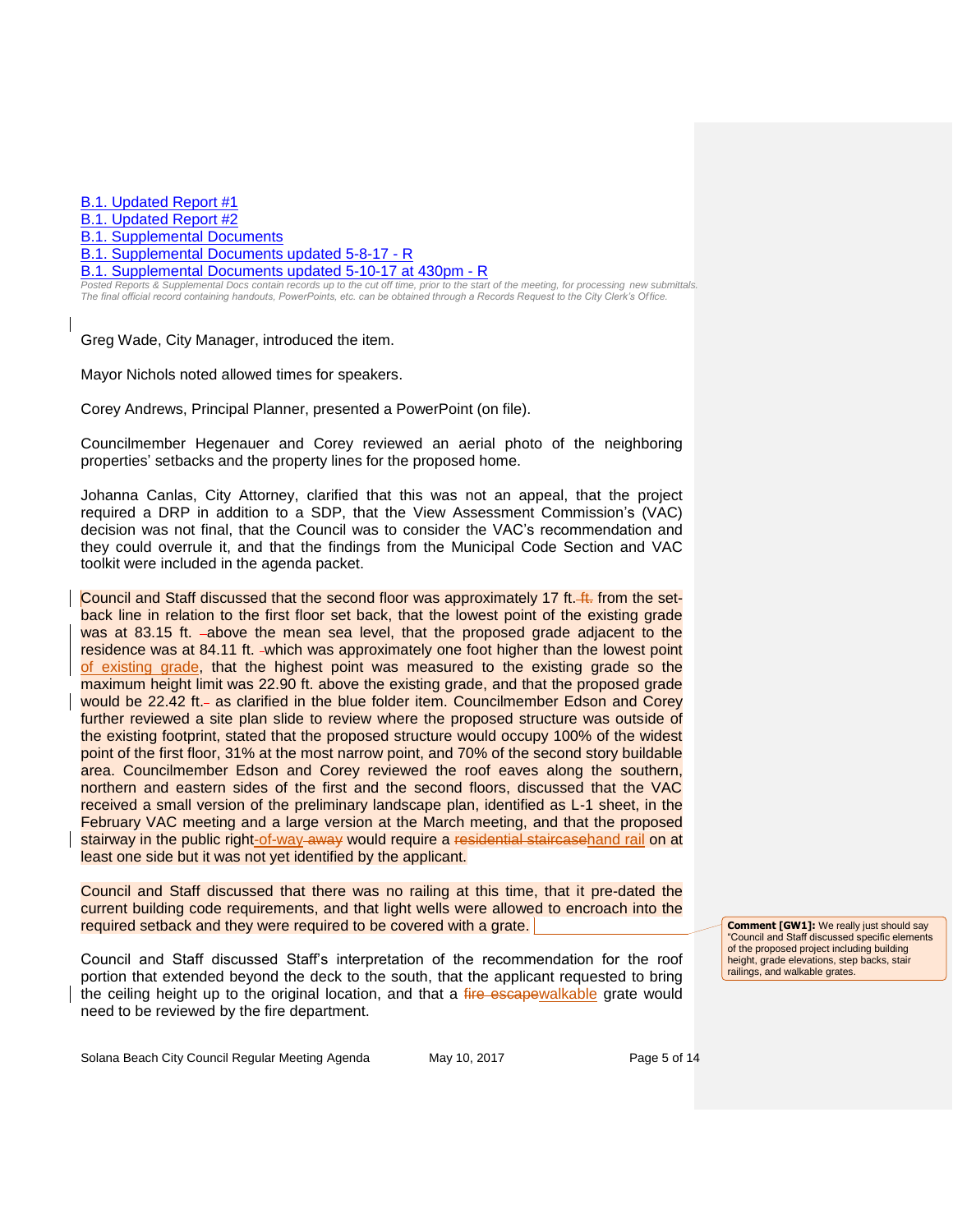Mayor Nichols opened the public hearing.

Council disclosures.

Applicants (-Steve Dalton, Marco Gonzalez)

Audrey & Larry Jackel stated that they wanted to build the home prior to their children leaving for college, that, that it was their first time building a home, they understood the charm of Solana Beach and wanted to maintain it. They stated that- $\frac{1}{2}$  -a developer previously planned an obtrusive structure that would have blocked the neighbors' view, the Striblings, that they listened to VAC (View Assessment Commission) meetings a infrom August 2014 and hoped to be heroes to the neighbors by designing a house that would respond to the VAC members and didn't think they were going to have fights because they were not going to block anyone. He said that view claimants believed that no one had a right to build something that would block any part of their views and they would fight to make sure of this, that it appeared that their view claims had changed based on the building location, that some neighbors did not care about the long term relationships with their new neighbors, and that they had no incentive to compromise. He said that the neighbors had an unbreakable reliance that pushed back on their plans to remodel this home, that all angles were used to make impossible to build a house with any meaningful views, that it was clear that the claimants goal was to make them move out of the neighborhood, which they had already done to two other people who owned their house before him. He stated that he tried to have conversations with the neighbors to find solutions but that they wanted the VAC to decide, that two of the neighbors didn't allow them to enter their homes to confirm their claims, that now the VAC had downsized their house, lowered the heights, removed the roof deck, decreased the second floor bedroom deck for the project to be approved by the VAC, and that it was hard to hear that VAC's decision was not the last. He asked Council to approve the project with conditions recommended by VAC, and to consider how VAC's process could be improved so nobody else had to go through what he had gone through.

Steve Dalton, the architect, reviewed modifications made (PowerPoint on file).

Council questioned and Applicant clarified where the master bathroom corner was located, that there was no view obstruction to the neighbors because it was in line with the house to the west, that the 80 cubic yards of fill would be used to create a patio, they would be exporting more dirt than importing, the finished floor of the proposed house was about the same finish floor of the existing house, that they were aware of the VAC's comments regarding the previous proposal, and that the proposed railing would not cause a view obstruction. Discussion continued confirming that the applicant removed a roof top deck, lowered the ceiling height by 1 foot, shrank back the deck by 13 ft., and removed an overhead trellis.

Corey Andrews, Principal Planner, noted that Jorge Valdes, a VAC claimant, submitted a PowerPoint (submitted via Supplemental materials, on file) but was not able to attend the meeting.

Lorraine Pillus, VAC claimant, presented a PowerPoint (on file).

Solana Beach City Council Regular Meeting Agenda May 10, 2017 Page 6 of 14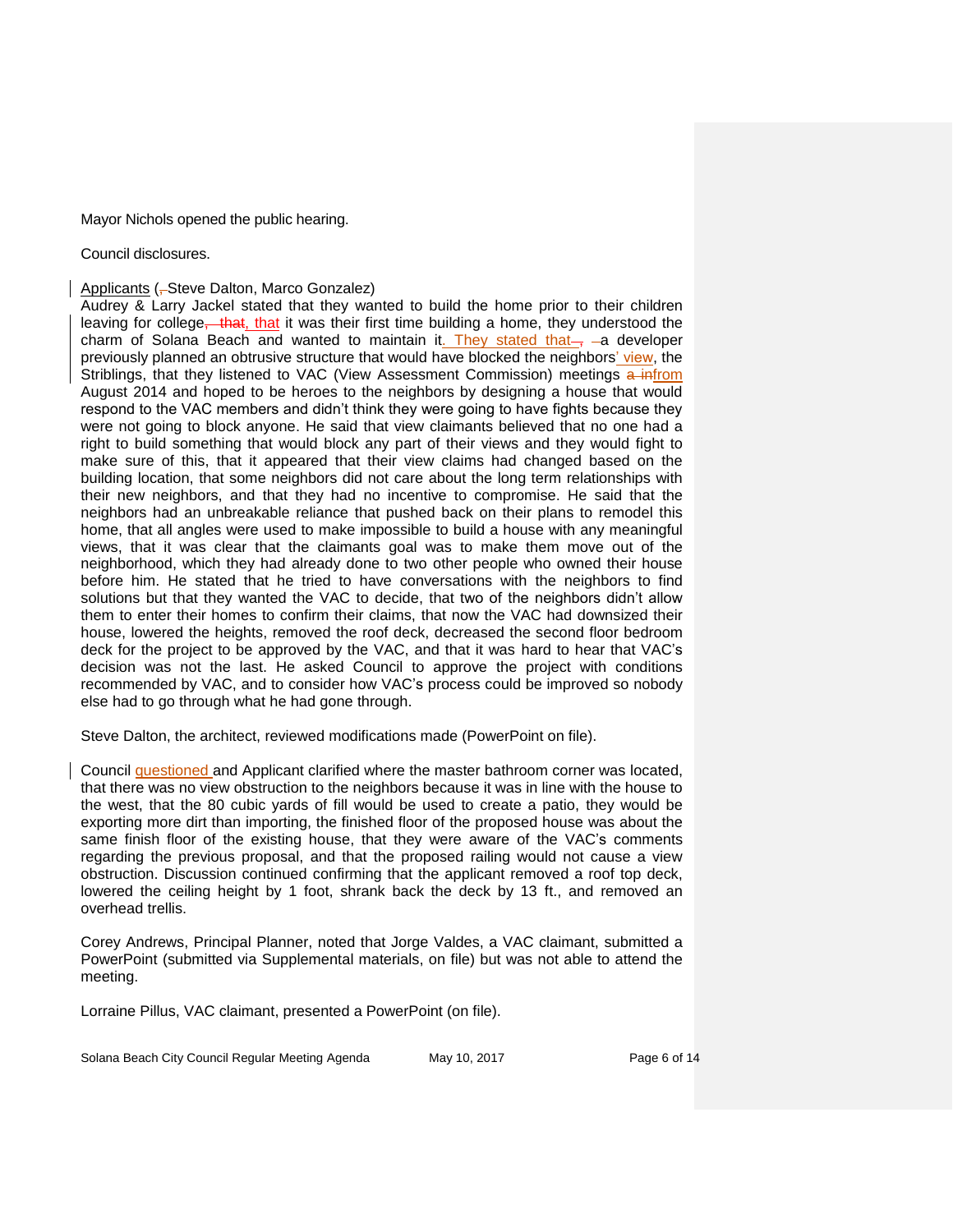Council and Ms. Pillus discussed that her primary view was the 180 degree view to the west and that she had previously filed two claims against the neighbors to the west.

Michelle Stribling and Frank Stribling presented a PowerPoint (on file) and submitted a handout (on file), and stated that they had high hopes that Mr. Jackel would build a home and preserve their views, that Steve Dalton and his team went on their roof deck to evaluate their views, took pictures and estimates and promised not to block their ocean views, and that they worked ever since to make sure that their views would not be blocked. They stated that following the first VAC meeting February 2017, the applicant partially reduced the roof height but that the second floor deck still blocked their ocean view, the applicant already had a beautiful view from their existing first floor and didn't need to better the applicant's view to impose on the their view, that some of the best views were where the closet and the bathroom were located, and that the proposed project was not compatible with the neighborhood. They said that the proposed landscape plan violated the required DRP findings and requested to reduce the size of the proposed second floor deck by 7 ft., to eliminate the southerly second floor roof overhang, to allow the second floor building envelope to be moved to the north by up to 10 ft., to not change the height of the roof above one story part of house, to add conditional approval to prohibit conversion of the roof to be used as a deck, and to eliminate view-killing vegetation. She confirmed that they installed their second floor deck prior to the Jackels purchasing their property.

#### Public Speakers

Chrisse Sahadi stated she bought her house in 2006 and decided to remodel in 2011 and were able to work with the neighbors to maintain their views to keep the relationship with the neighbors, that she supported the Jackels project, that what they were going through was sad for them and everyone else, that she had a hard time understanding why this process was so outrageous for them. She said that she felt grateful to move to Solana beach, felt a sense of community and believed there should be common courtesy where everyone should be able to build the house they want as long as they do it with respect of others, and that she thought the Jackels had presented a beyond fair proposal and hoped that the Council would vote to approve their plan.

Greg Zimmer said he was a 25 year resident and -supported the Jackels plan, -that he was embarrassed about the process that they were put through, they had compromised, and that it seemed that the only way to satisfy the claimants was if nothing was done.

Pia Jensen said she supported the Jackel's proposal, that she purchased her home 25 years ago and loved the great relationship with their neighbors, Diego, that it was sad to witness the neighbors pitteding against one another, the Jackel's changed their plans, that she had heard about neighbors that had done everything to thwart the plans of neighbors, this is a terrible president precedent that needs to be changed.

Walt Edwards said he was a property owner for 21 years, that he believed the right to maintain views should not outweigh the right to gain a view, the VAC process should be impartial, deliberate with balance, and delivered with justice. He asked why -there was no consideration for the view that the Jackels would gain, why were their -property rights less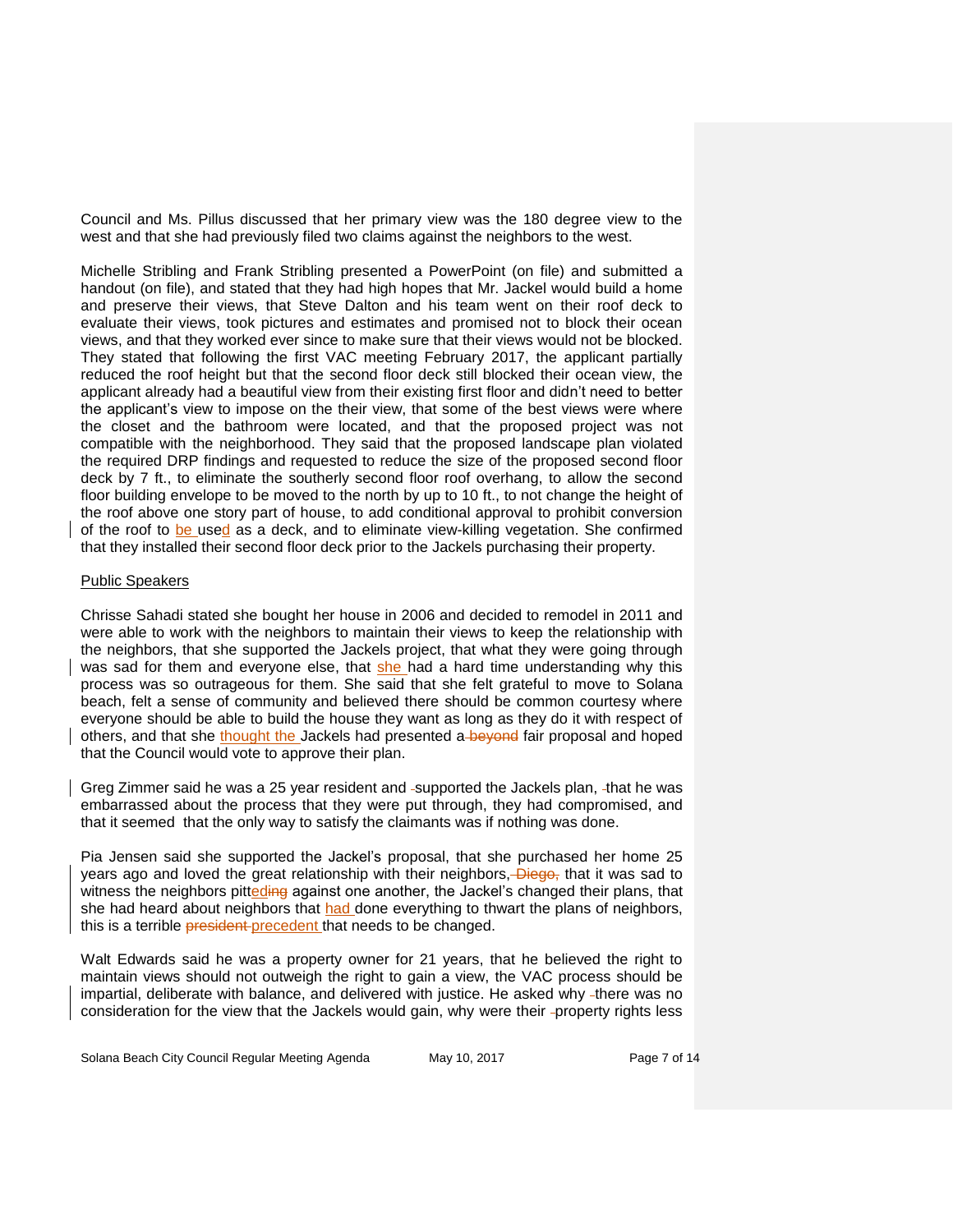valued in this case, and requested that Council *H*-approve the plans as submitted and restore principals of justice to the process.

Jeff Knutzen said he lived -2 homes west of the Jackel family, -that this was -setting a new trend on whether or not the City Council would support -the VAC decision, that he had gone through the VAC process three -times when building his home in the past and that he was familiar with the process. He said that it was pointless to have VAC if you disregard their decision and take it to a higher level, that the Jackels had made many compromises to shift their structure for their neighbor's benefit, the views needed to be shared, that we don't want to discourage any future home remodeling, that this process was time consuming, and that he hoped that the City Council would back the VAC and stop the fighting among neighbors.

Bill Kempner said he lived on West Circle Dr. and presented a PowerPoint (on file). He said that he was considerate of the process of VAC, particularly to the point of primary view, and that VAC guideline for a single viewing area represented the best and most important view that should be established, that the guidelines stated a single view not views, plural.

Cher Watson said that she was the previous owner of the Jackels home, that the house did not work for one reason, we allowed those houses to go up, she stepped back and said Joe and his wife can build that, and she lost that view they have today. Due to her bad experiences with trying to work with the neighbors in trying to build her second story, she decided to tell the Jackel's to leave and build elsewhere.

Bruce Gresham said he lived on Pacific Ave. and that he supported the process, this it was an emotionally charged neighbor against neighbor and had seen this happen over the 30 plus years he had lived in town, and that he knew that the City Council could get through this by sticking to the facts and the process in place.

Janice DeGraw said he had lived on Solana Vista Drive since 1958, that it was upsetting to see a big house right next door sabotaging the view that they have had, it is hard to see what her daughter went through over this $\frac{1}{x}$ .

Fabian Vonposern said that he lived on Circle Dr. and moved there 20 years ago, that his was one of the first homes to have a second floor and had a wonderful 360 degree view around their house, that one by one other houses built second stories and they never said anything about it, that he thought it was their right to build a second story, the most obtrusive home turned out to be the tallest in the neighborhood,  $-$ that this was not something to argue about, that everybody would have an opinion about their view, the Jackels seem to be reasonable people, and asked Council to let them build their home.

Marco Gonzalez said he was the attorney for the Jackels and presented a PowerPoint (on file). He stated that there was an element of law involved that the job of the City, VAC, and City Council was to find the best balance between the owners desire to develop the property in accordance with regulations and the neighbors desire to protect their views. He stated that this did not create a right to an unobstructed view, that this meant compromise, and that not everyone got what they wanted. He stated that the job of the commission was

**Formatted:** Not Highlight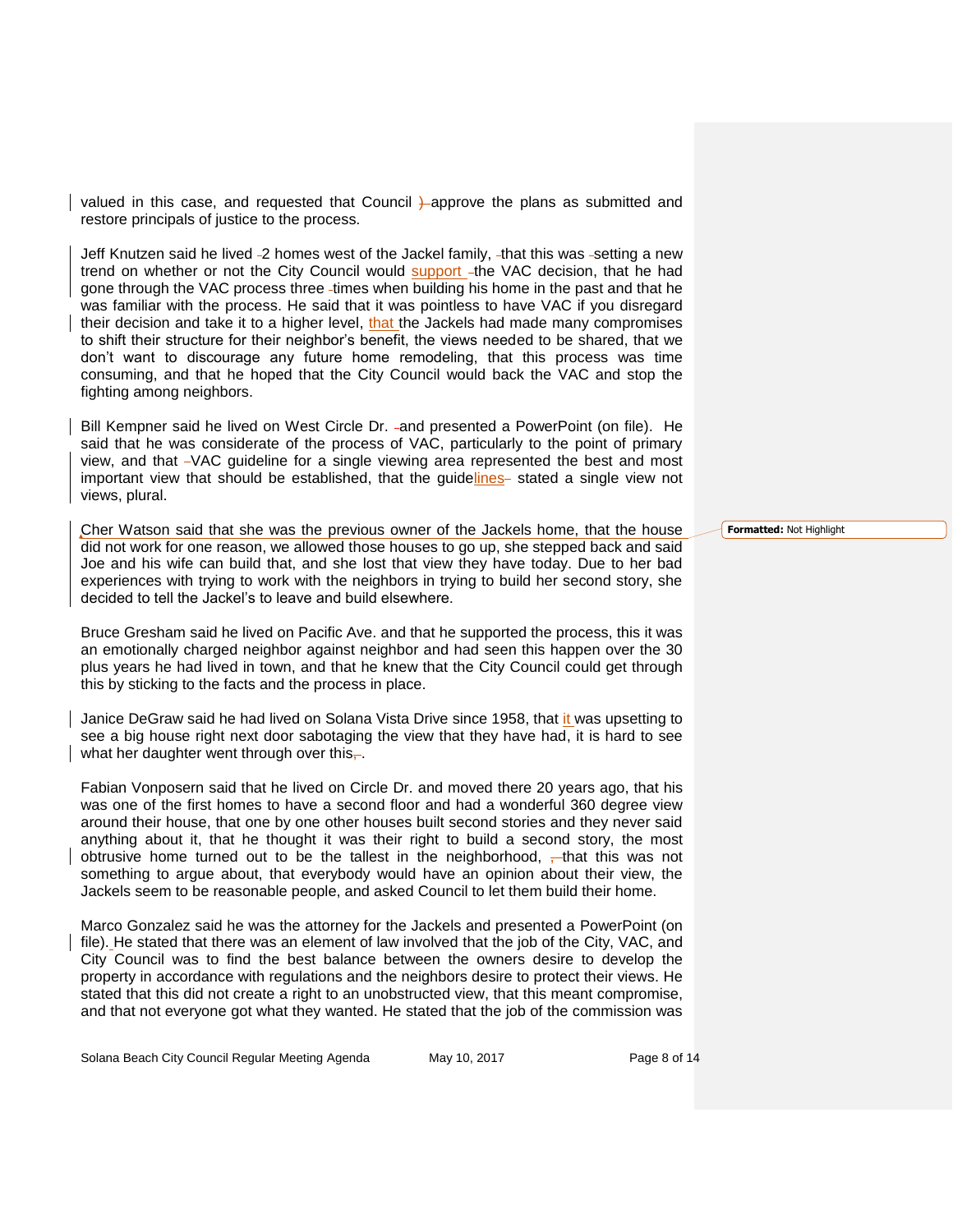to determine the area of the structure that had the best and most important view, that the VAC members believed that the view could be dependent on where the development was proposed, that this violated what the tool kit stood for because the VAC did not clarify from the beginning that the compromises that should be pursued should be focused on the Stribling's house, that they spent a lot of time focusing on other things like the roof top, that the Striblings took the pictures of their lost views from the most northern part of their roof deck patio that would tell you the worst possible story, he said that it -had to be considered whether -the Jackels had done enough, they reached -out to their neighbors, worked with their architect, and they had a project that should be approved. He said that Council did needs to send a message to the VAC that a 180 degree view to the west -should prevent furtherprevent further requests for an eave over hanging a view that is not the primary view of the home.

#### *Mayor Nichols recessed the meeting at 8:32 p.m. and reconvened the meeting at 8:38pm*

Council reached consensus that all the SDP findings could be made on Circle Drive and Ocean Street.

Council and Mr. Dalton discussed changing the closet/bathroom location so it would not block the Stribling's view, and that the story poles would have to be posted to show the change.

Council -discussed various aspects of the project view impacts: that the Jackel's first floor views would be improved if the Knutzens trimmed their trees and reduced the height of their shrubbery, that that feasible solutions for the development were not considered, that the property values and views were important, that the outline of the proposed project matched with the outline of the property to the west of the applicant, that the VAC's recommendations should be followed, that the applicant made compromises and changes, that the other applicants did not have a claim, to consider modifying the landscaping plan to replace the high plants with alternatives,

to consider maintainingconsider - the maintaining the lower dining level as proposed at the last meeting, that the right to maintain a view should not outweigh a right to obtain a view, that the applicant already had a view, the applicant would take someone's view to obtain a view.

That aApplicants stated that everyone had the same view on the first story, that most of the surrounding properties had a second story, and that they did notn't request anything that anyone else had. Mr. Dalton-applicant, submitted a handout (on file) with the proposed modifications.

Council discussed the submittal handout (on file) of the proposed modifications, requested to include the elevations in the new drawings and to put new story poles up at the time of the Staff Report distribution, and to include a condition regarding the roof deck.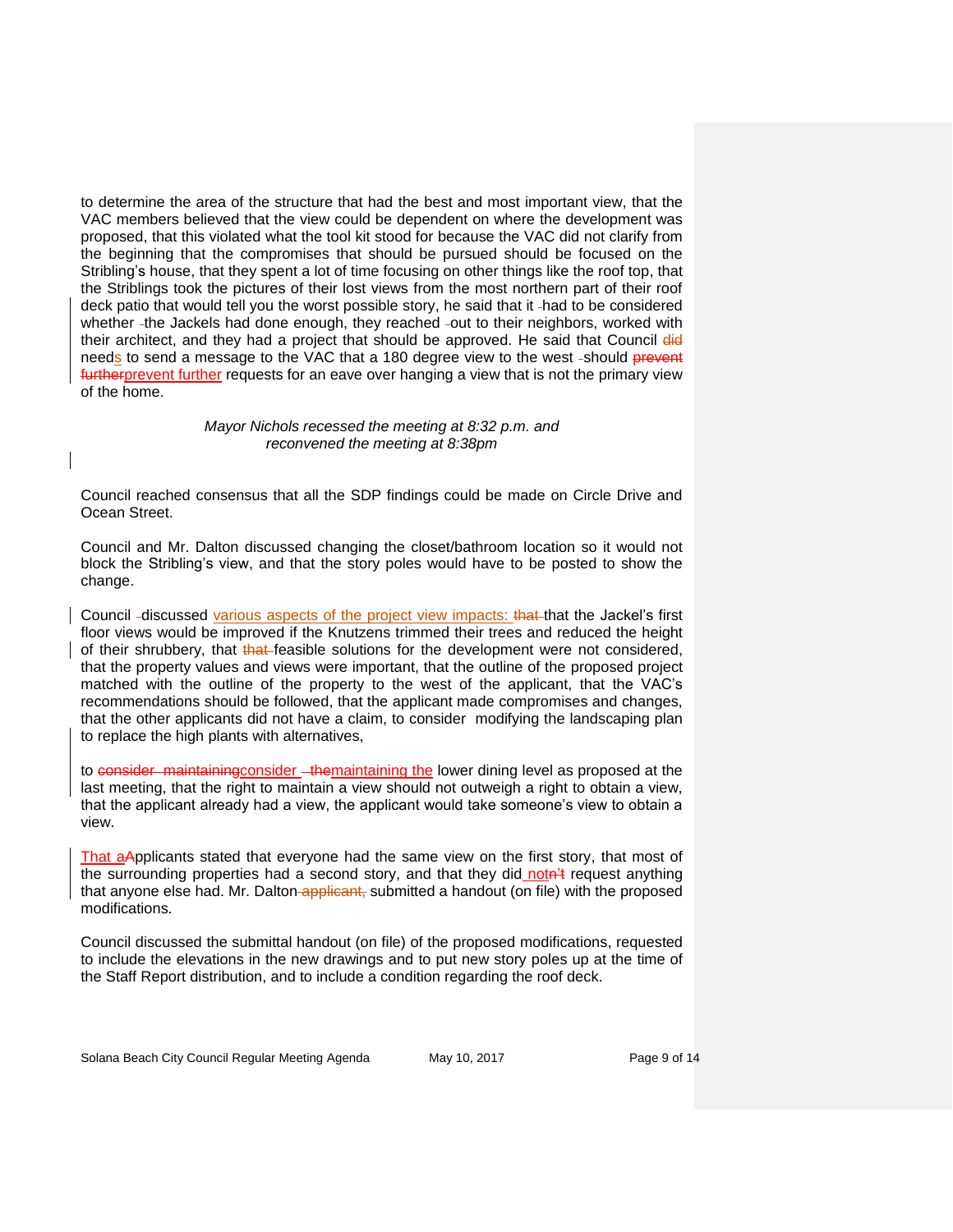Deputy Mayor Marshall stated that she could approve VAC's recommendations as the project was currently proposed.

Johanna Canlas, City Attorney, asked to formalize the polling regarding the other two claimants to recognize that there was only one claimant that was being addressed.

**Motion:** Moved by Mayor Nichols and second by Deputy Mayor Marshall to close the public hearing. Approved 5/0. **Motion carried unanimously.**

**Motion:** Moved by Mayor Nichols and second by Deputy Mayor Marshall to continue the meeting to the date certain of May 24<sup>th</sup>. Approved 5/0. **Motion carried unanimously.** To **continue the meeting to the date certain of May 24th**

**Formatted:** Font: Not Bold

#### **B.2. Public Hearing: 187 S. Nardo, Applicant: Meredith, Case 17-16-22.** (File 0600-40)

Recommendation: The proposed project meets the minimum objective requirements under the SBMC, is consistent with the General Plan and may be found, as conditioned, to meet the discretionary findings required as discussed in this report to approve a Development Review Permit (DRP) and administratively issue a Structure Development Permit (SDP). Therefore, Staff recommends that the City Council:

- 1. Conduct the Public Hearing: Open the Public Hearing, Report Council Disclosures, Receive Public Testimony, Close the Public Hearing;
- 2. Find the project exempt from the California Environmental Quality Act pursuant to Section 15303 of the State CEQA Guidelines; and
- 3. If the City Council makes the requisite findings and approves the project, adopt **Resolution 2017-064** conditionally approving a DRP and SDP to construct a new second-floor addition and a first-floor addition to an existing single-story, singlefamily residence at 187 S. Nardo Avenue.

[Item B.2. Report \(click here\)](https://solanabeach.govoffice3.com/vertical/Sites/%7B840804C2-F869-4904-9AE3-720581350CE7%7D/uploads/Item_B.2._Report_(click_here)_5-10-17.PDF)

[B.2. Updated Report #1](https://solanabeach.govoffice3.com/vertical/Sites/%7B840804C2-F869-4904-9AE3-720581350CE7%7D/uploads/B.2._Updated_Report__1_-_5-10-17.pdf)

- [B.2. Supplemental Documents -](https://solanabeach.govoffice3.com/vertical/Sites/%7B840804C2-F869-4904-9AE3-720581350CE7%7D/uploads/B.2._Supplemental_Documents_updated_5-9_at_230pm_-_R.pdf) R
- [B.2. Supplemental Documents updated 5-10-17 at 430pm](https://solanabeach.govoffice3.com/vertical/Sites/%7B840804C2-F869-4904-9AE3-720581350CE7%7D/uploads/B.2._Supplemental_Documents_5-10-17_(4300pm)_-_R.pdf)

*Posted Reports & Supplemental Docs contain records up to the cut off time, prior to the start of the meeting, for processing new submittals. The final official record containing handouts, PowerPoints, etc. can be obtained through a Records Request to the City Clerk's Office.*

Greg Wade, City Manager, introduced the item.

Regina Ochoa, Assistant Planner, presented a PowerPoint (on file).

Mayor Nichols opened the public hearing.

Solana Beach City Council Regular Meeting Agenda May 10, 2017 The Mage 10 of 14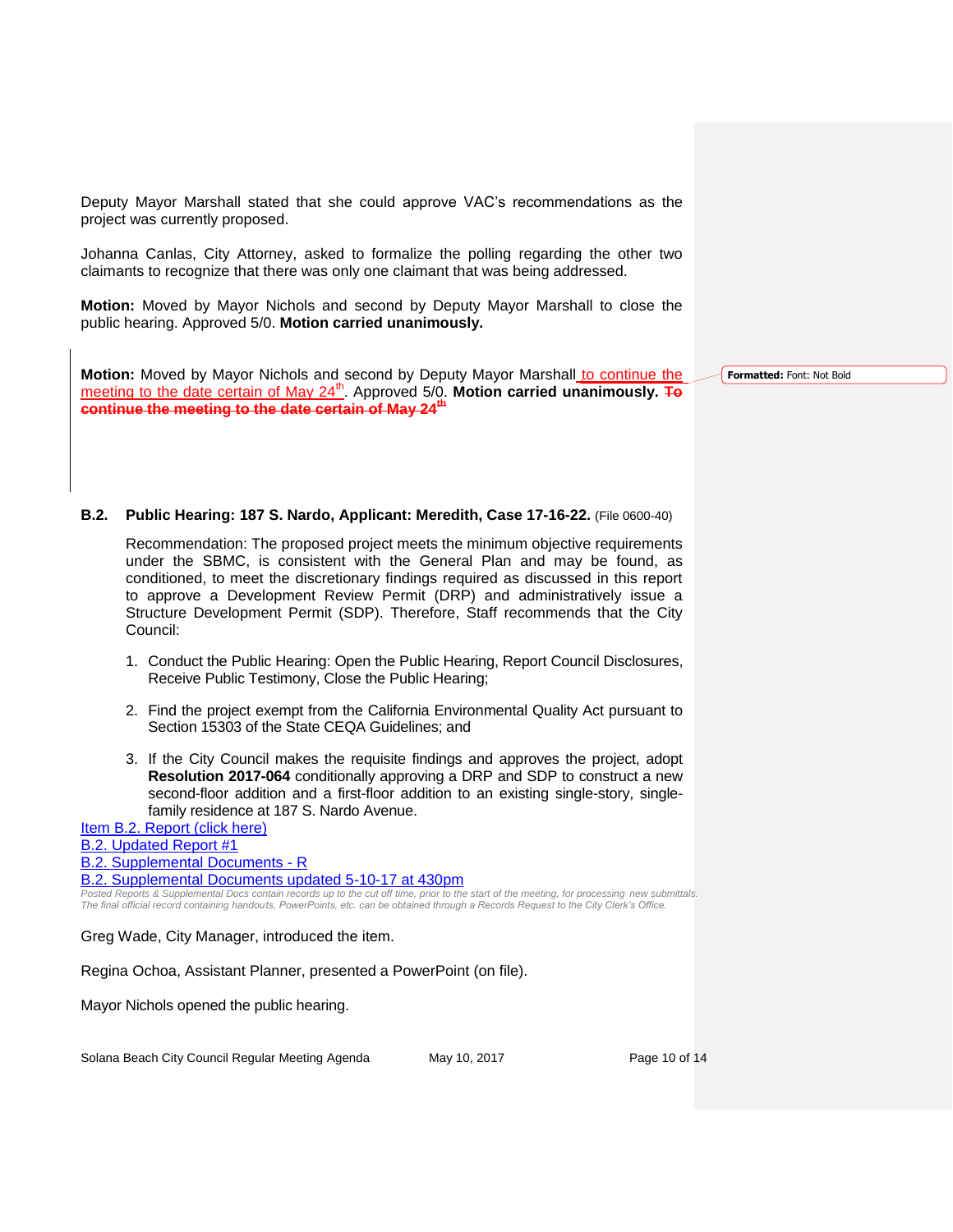#### Council disclosures.

#### Applicant

Joel Meredith presented a PowerPoint (on file) reviewing the project.

#### Public Speaker

Michael Baker stated that he lived in Solana beach over 30 years, that he did not object to the second floor addition but that the second floor addition was too large compared to the most single story houses in the neighborhood, and asked to move the deck in a couple feett. to preserve his view corridor.

Mr. Meredith, applicant, stated that his home was not surrounded by the single story houses and showed pictures of the surrounding houses (on file), that he was not building a mansion, that he was willing to take the second level in one or two feet., and that he did not agree that they were taking away from Mr. Baker's view corridor.

**Motion:** Moved by Councilmember Hegenauer and second by Councilmember Edson to close the public hearing. Approved 5/0. **Motion carried unanimously.** 

**Motion:** Moved by Deputy Mayor Marshall and second by Councilmember Edson to approve. Approved 5/0. **Motion carried unanimously.** 

#### **B.3. Public Hearing: 1448 Santa Marta Court, Applicants: Hyzer, Coelho, Case: 17- 16-09.** (File 0600-40)

#### Recommendation: That the City Council

The proposed project meets the minimum objective requirements under the SBMC, is consistent with the General Plan and may be found, as conditioned, to meet the discretionary findings required as discussed in this report to approve a Development Review Permit (DRP) and administratively issue a Structure Development Permit (SDP). Therefore, Staff recommends that the City Council:

- 1. Conduct the Public Hearing: Open the Public Hearing, Report Council Disclosures, Receive Public Testimony, and Close the Public Hearing.
- 2. Find the project exempt from the California Environmental Quality Act pursuant to Section 15303 of the State CEQA Guidelines; and
- 3. If the City Council makes the requisite findings and approves the project, adopt **Resolution 2017-065** conditionally approving a DRP and SDP to construct an 369 square-foot first-floor addition and new 599 second-floor addition to an existing, single-story, single-family residence with an attached two-car garage located at 1448 Santa Marta Court.

[Item B.3. Report \(click here\)](https://solanabeach.govoffice3.com/vertical/Sites/%7B840804C2-F869-4904-9AE3-720581350CE7%7D/uploads/Item_B.3._Report_(click_here)_5-10-17.PDF)

[B.3. Supplemental Documents -](https://solanabeach.govoffice3.com/vertical/Sites/%7B840804C2-F869-4904-9AE3-720581350CE7%7D/uploads/B.3._Supplemental_Documents_5-10-17.pdf) R

*Posted Reports & Supplemental Docs contain records up to the cut off time, prior to the start of the meeting, for processing new submittals. The final official record containing handouts, PowerPoints, etc. can be obtained through a Records Request to the City Clerk's Office.*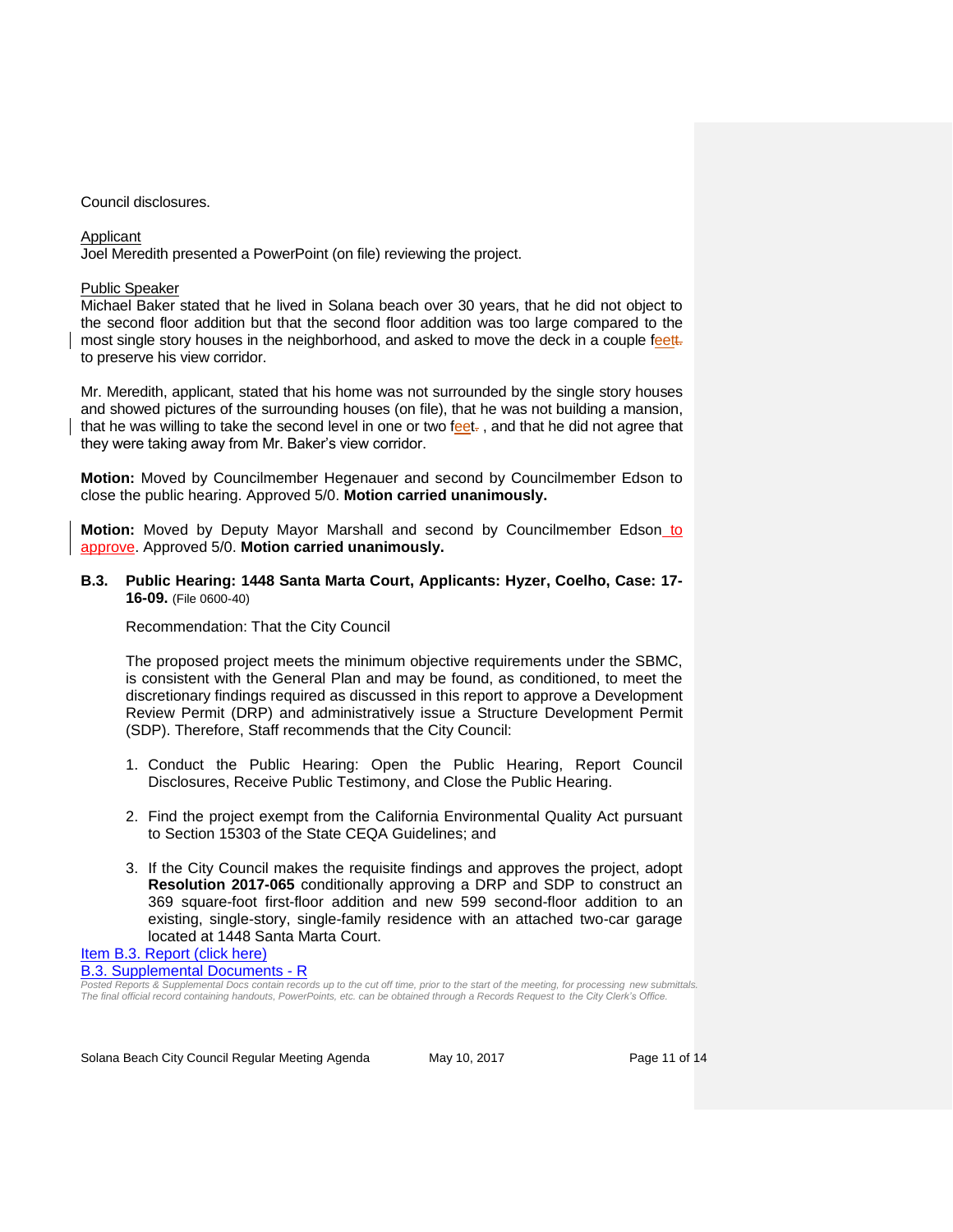Greg Wade, City Manager, introduced the item.

Corey Andrews, Principal Planner, presented a PowerPoint (on file).

Mayor Nichols opened the public hearing.

Council disclosures.

Betton Court, applicant's representative from RITZ Design Built, stated that he did not have a presentation and was available for questions.

**Motion:** Moved by Councilmember Zito and second by Deputy Mayor Marshall to close the public hearing. Approved 5/0. **Motion carried unanimously.**

**Motion:** Moved by Deputy Mayor Marshall and second by Councilmember Edson to approve. Approved 5/0. **Motion carried unanimously.** 

**C. STAFF REPORTS**: (C.1. - C.2.) *Submit speaker slips to the City Clerk.*

**C.1. Marine Safety Center Feasibility Needs Assessment Study Final Report Consideration.** (File 0730-30)

This Item was pulled from the Agenda.

- **C.2. Refinancing of Successor Agency Tax Allocation Bonds and Solana Beach Public Financing Authority Subordinate Sewer Revenue Bonds.** (File 0340-00)
	- 1. Provide input and necessary and authorize Staff to continue pursuing refinancing of the existing TA Bonds and Wastewater Bonds.

[Item C.2. Report \(click here\)](https://solanabeach.govoffice3.com/vertical/Sites/%7B840804C2-F869-4904-9AE3-720581350CE7%7D/uploads/Item_C.2._Report_(click_here)_5-10-17.pdf)

*Posted Reports & Supplemental Docs contain records up to the cut off time, prior to the start of the meeting, for processing new submittals. The final official record containing handouts, PowerPoints, etc. can be obtained through a Records Request to the City Clerk's Office.*

Greg Wade, City Manager, presented a PowerPoint (on file).

Council and Staff discussed support in continuing to pursue the refinancing of the existing bonds, that the City had reserve funds with certain types of bond issuances in case of a default, typically there were not defaults on these types of bonds issuances because the revenue stream was consistent, that if the City did a direct placement with the Tax Allocation Bonds there would not be a reserve, that the Wastewater Bonds would likely have a reserve due to the size of the issuance and because it was going out to the market, that it would be rolled into the issuance of the refunding, the savings already took into account the assumptions whether there was a reserve or not, and that the information was still being evaluated so staff may come back with slightly different information.

Discussion continued regarding the fees were being paid out of the new bond issuance costs, that the bond issuance with the San Elijo Joint Powers Authority should not have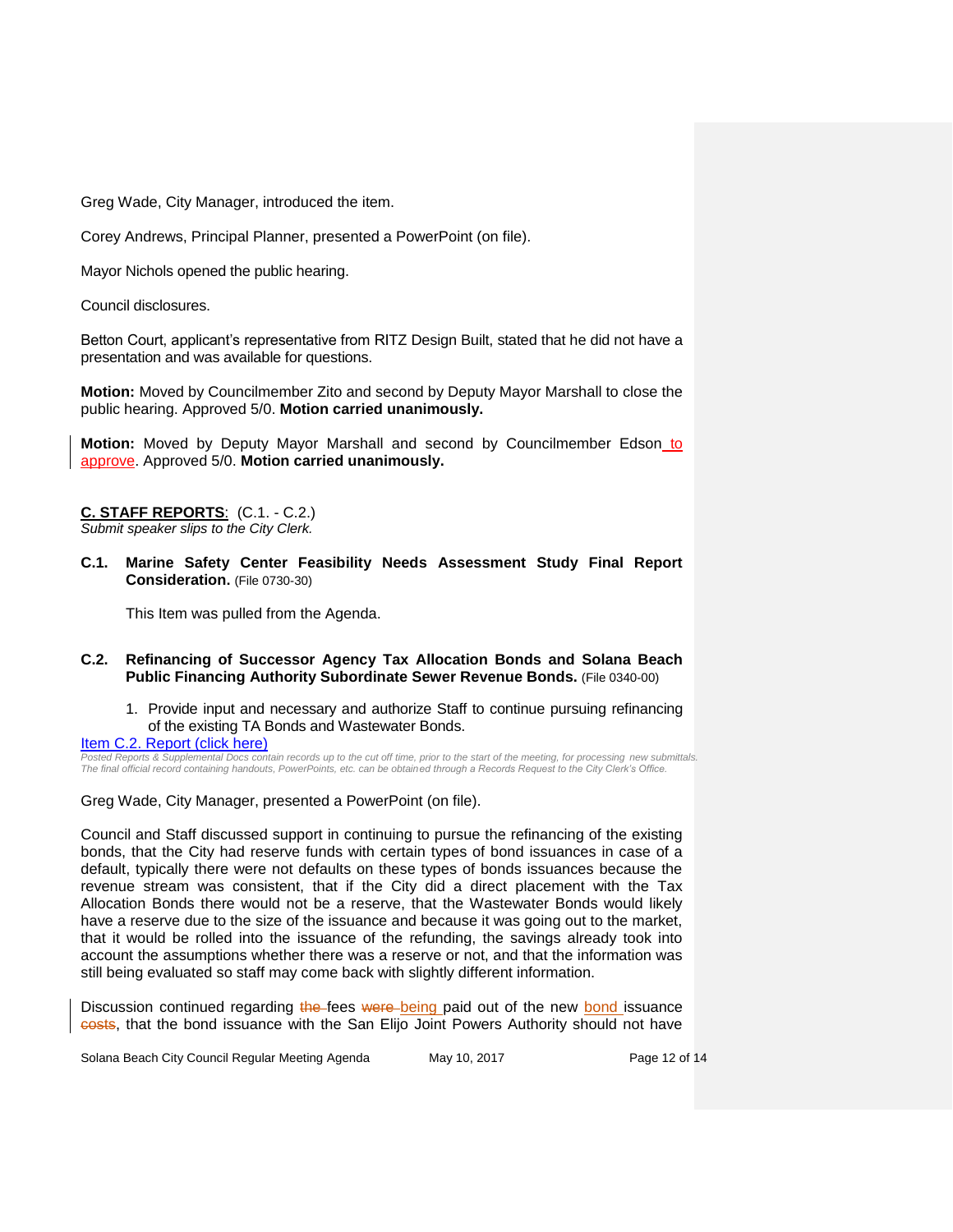any effect on the ability to refinance the Wastewater Bonds, and that the City was not looking at significantly extending the term on any of the current debt but to refinance the same term.

#### **WORKPLAN COMMENTS:**

*Adopted June 8, 2016*

#### **COMPENSATION & REIMBURSEMENT DISCLOSURE:** None

GC: Article 2.3. Compensation: 53232.3. (a) Reimbursable expenses shall include, but not be limited to, meals, lodging, and travel. 53232.3 (d) Members of a legislative body shall provide brief reports on meetings attended at the expense of the local agency at the next regular meeting of the legislative body.

#### **COUNCIL COMMITTEE REPORTS:**

#### **Regional Committees: (outside agencies, appointed by this Council)**

- a. City Selection Committee (meets twice a year) Nichols (Edson, alternate).
- b. County Service Area 17 Marshall (Nichols, alternate).
- c. Escondido Creek Watershed Authority Marshall/Staff (no alternate).
- d. League of Ca. Cities' San Diego County Executive Committee Nichols (Edson, alternate) and any subcommittees.
- e. League of Ca. Cities' Local Legislative Committee Nichols (Edson, alternate)
- f. League of Ca. Cities' Coastal Cities Issues Group (CCIG) Nichols (Edson, alternate)
- g. North County Dispatch JPA Marshall (Edson, alternate).
- h. North County Transit District Edson (Nichols, alternate)
- i. Regional Solid Waste Association (RSWA) Nichols (Hegenauer, alternate).
- j. SANDAG Zito (Primary), Edson (1<sup>st</sup> alternate), Nichols ( $2^{nd}$  alternate) and any subcommittees.
- k. SANDAG Shoreline Preservation Committee Zito (Hegenauer, alternate).
- l. San Dieguito River Valley JPA Hegenauer (Nichols, alternate).
- m. San Elijo JPA Marshall, Zito (City Manager, alternate).
- n. 22<sup>nd</sup> Agricultural District Association Community Relations Committee Marshall, Edson.

#### **Standing Committees: (All Primary Members)** *(Permanent Committees)*

- a. Business Liaison Committee Zito, Edson.
- b. Highway 101 / Cedros Ave. Development Committee Edson, Nichols.
- c. Fire Dept. Management Governance & Organizational Evaluation Edson, Hegenauer
- d. I-5 Construction Committee Zito, Edson.
- e. Parks and Recreation Committee Nichols, Zito
- f. Public Arts Committee Marshall, Hegenauer.
- g. School Relations Committee Nichols, Hegenauer.

Solana Beach City Council Regular Meeting Agenda May 10, 2017 Page 13 of 14